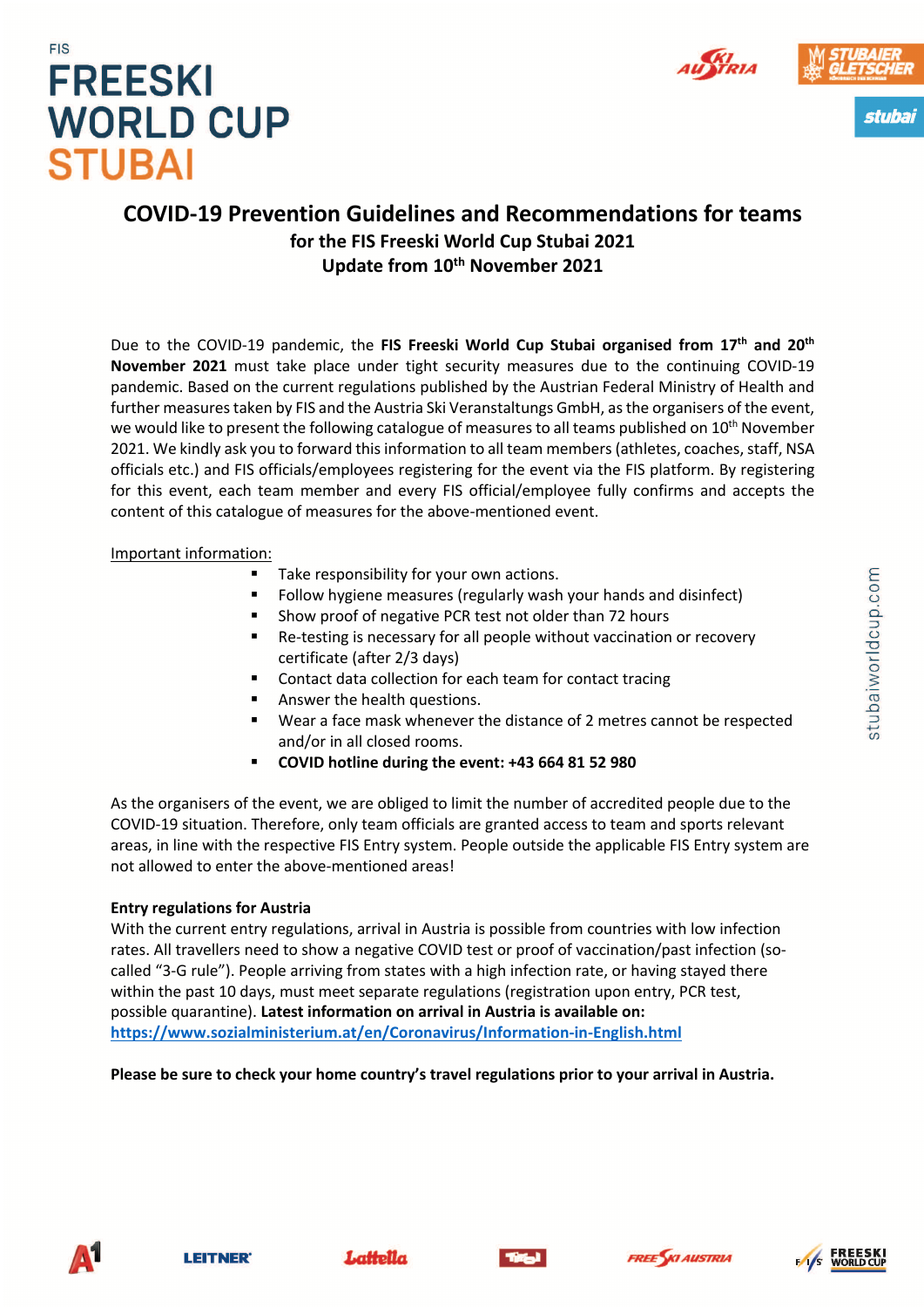



stubai

# **FIS FREESKI WORLD CUP STUBAI**

#### **Important info for people traveling from a country with a high epidemiological risk:**

As an athlete/trainer/staff member taking part in an official World Cup event, you are excluded from the mandatory quarantine. But you have to fill out and bring the Pre Travel Clearance Document and of course a 3G verification (as explained below).

#### **Arrival in Stubai**

- Do not arrive at the venue when showing COVID-19 symptoms.
- Avoid stops between your place of departure and the event location.
- Avoid contact with other people, especially outside your team.

#### **COVID-19 test checks/health questions/contact tracing**

- Every team member officially named by the respective national ski association via the FIS online system and FIS officials/employees are obliged to present a **negative PCR test not older than 72 hours upon accreditation**. The PCR test presented needs to be recognized by the health authority of the respective country! For all PCR tests it is necessary to indicate the time of taking the sample and the name.
- **The corresponding test protocol needs to be uploaded to the FIS Passport platform at least 12 hours prior to collecting accreditation.** If you don't have the opportunity to take a PCR test prior to your arrival in Austria, you will find a list of laboratories offering PCR tests in Austria in Appendix 1 (please check for opening hours, evaluation times, costs, etc.). In case of inconclusive PCR test results, the LOC reserves the right to ask you to take a new test.
- Together with the test protocols and for possible contact tracing, you need to name at least one contact person (team captain or team doctor) including contact details (name, mobile phone number, email address) - please provide this information via the FIS Online Entry System.
- **Furthermore, it is necessary to fill in the health questionnaire via the FIS Passport prior to collecting the accreditation and then daily for the duration of the event.**
- **RE-TESTING as communicated by FIS:**  People with a **valid vaccination or previously infected** ones **don't have to undertake further testing** during the event days. **Not vaccinated or not previously infected people must upload another negative PCR test result latest** 3 days after official arrival day to continue taking part in the event or trainings. **Everyone is self-responsible for providing further test results and to upload it on the FIS Passport.**
- The **vaccination and recovery certificate** must also be uploaded to the FIS Passport!
- The re-testing is valid for: **PCR test 72h**
- **Following vaccinations are currently valid for Austria:**
	- o BioNtech/Pfizer
	- o AstraZeneca
	- o Moderna
	- o Janssen Pharmaceutica NV (Johnson & Johnson)
- **What recovered/previously infected mean:** 
	- o A medical confirmation is valid for 180 days after an infection with SARS-CoV-2 has expired. This must have been proven by molecular biology (e.g., PCR test).
	- o An official separation notice is also valid for 180 days.









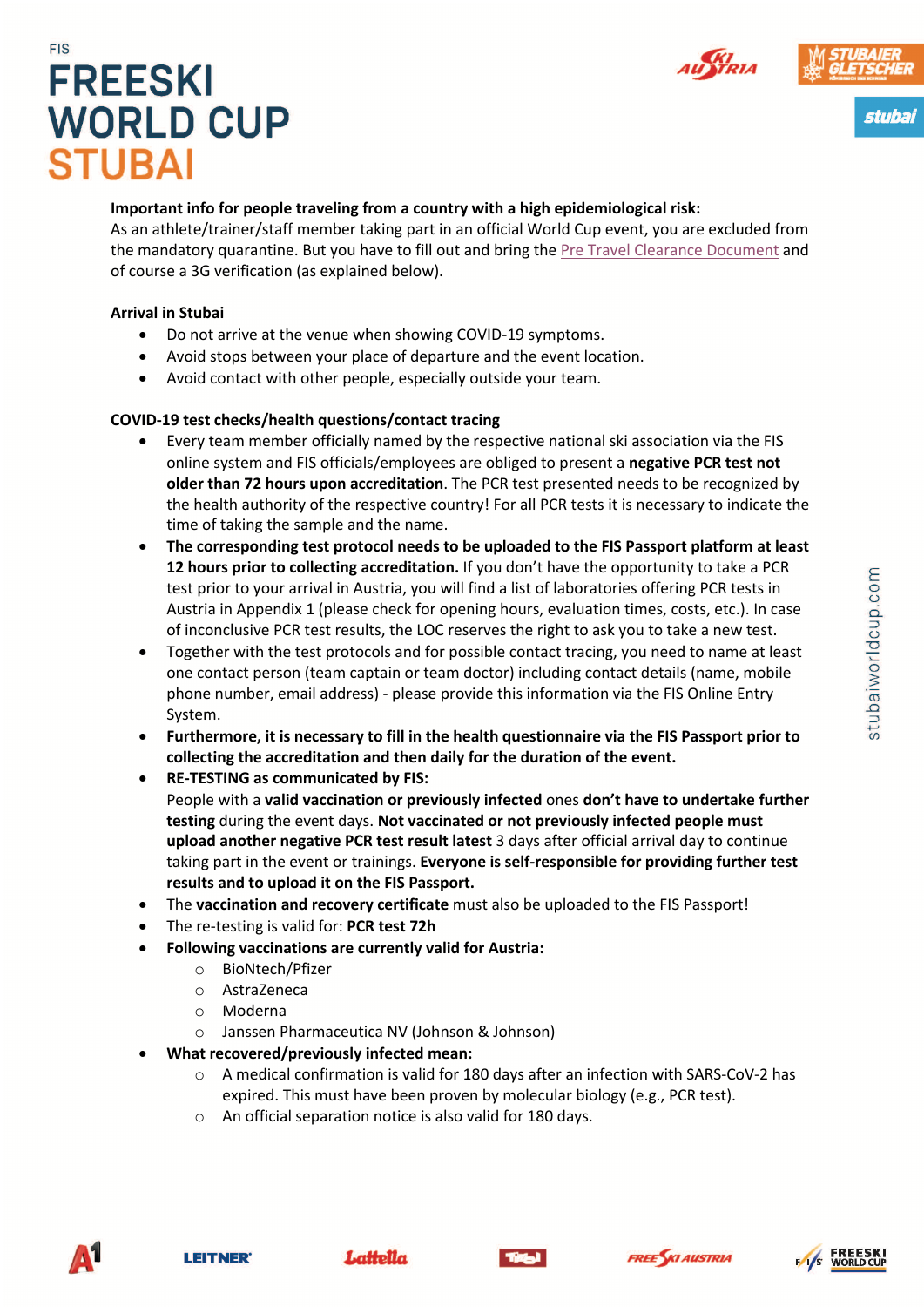



stubai

## **FIS FREESKI WORLD CUP STUBAI**

#### **Accreditation - Race office**

- Only after presentation, examination, and documentation of the above-mentioned documents (PCR test, health questionnaire, contact person) will the accreditations be handed over to the team captain or a person appointed in advance.
- Only the team captain or **one** representative of the team is allowed to collect all accreditations for the entire team.

#### **Accommodation**

- You are required to show a negative COVID test or proof of vaccination/past infection in all hotels and restaurants!
- Check-in for all team members via team captain.
- Further hygiene measures may be displayed at the hotel.
- Please book your accommodation via the LOC. If you book your accommodation on your own, please notify the LOC where you'll stay during your stay in the Stubai valley.

#### **Transport from accommodation to venue**

- Please use team busses or vehicles as means of transport if possible.
- In exceptional cases, shuttles will be provided by the LOC.
- Only use the parking spaces allocated and marked for teams (red parking). Only people accredited for the red zone are allowed in the vehicle upon admission to the parking area.

#### **Venue**

• **3G-verification – besides the FIS Guidelines (Austrian Health Regulations): You must have an up-to-date 3G-verification on every day, meaning one of those three:**

- **Vaccination with one of the vaccines mentioned above**
- **Recovered like explained above**
- **72h PCR test**
- → You must be able to show this verification every day to enter the ski resort!
- **Daily health check:** Prior to every training session and competition, every team member must fill in the health check via the FIS Passport. **This is mandatory for all team members!**
- **Ski resort:** Specific time windows for transportation of red group members will be provided by the LOC, only within those slots we can guarantee exclusive cabins for team members. This applies for 3S Eisgratbahn and Schaufeljochbahn on the way up. And 3S Eisgratbahn on the way down.
- Maintain the minimum distance!
- Only stay in allocated and marked zones for teams (red zone).
- The team zone (red zone) is locked and can only be accessed by respectively accredited persons.
- Avoid direct contact with other teams.
- Avoid direct contact with members of the press.
- Please adhere do legal requirements by wearing a face mask at the venue.

#### **COVID-19 symptoms and communication**

### • **Single Point of Contact +43 664 81 52 980**

• In case of a team member not feeling well or showing COVID-19 symptoms, please inform the LOC immediately by calling the Single Point of Contact.











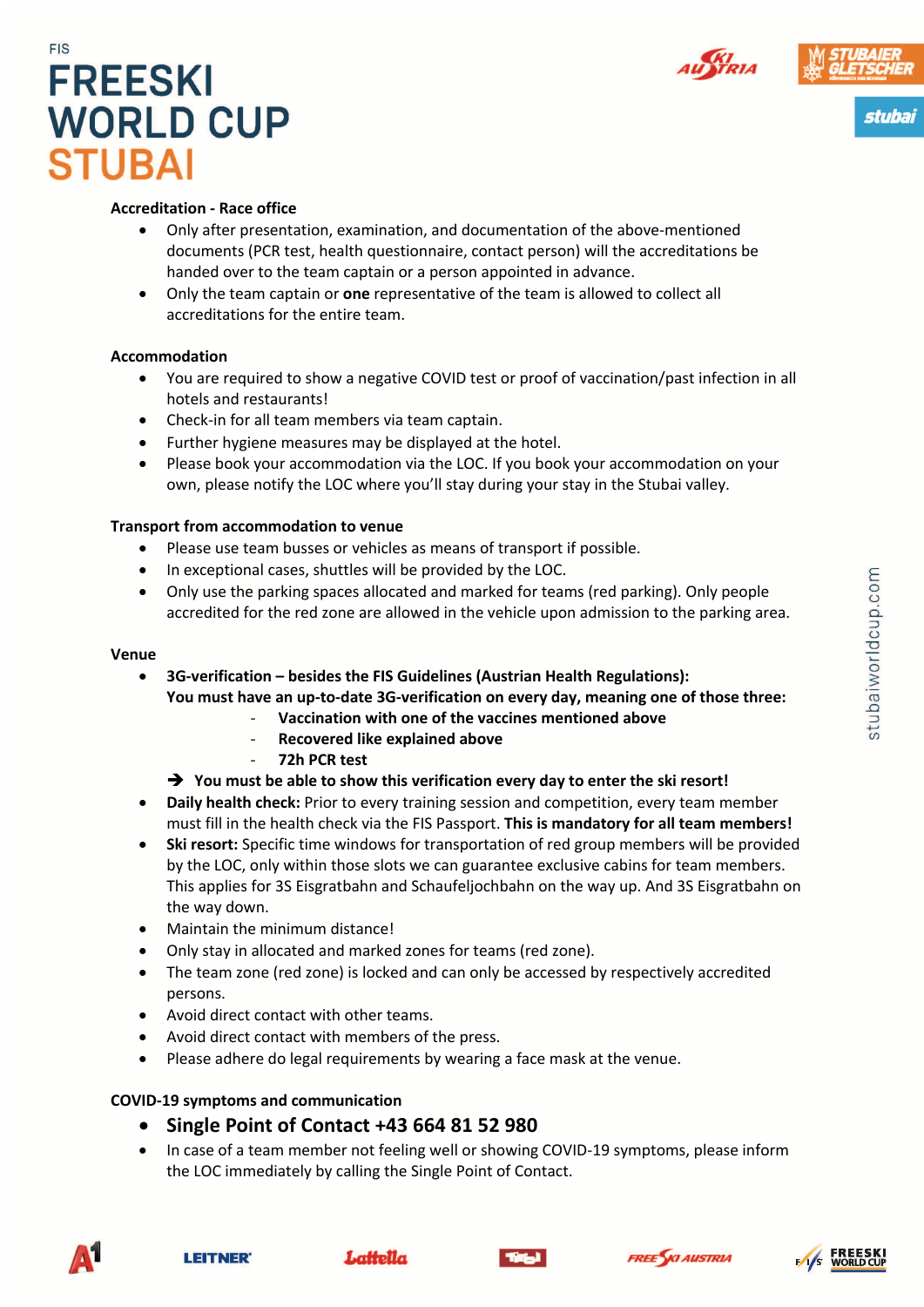



stubai

## **FIS FREESKI WORLD CUP STUBAI**

- This number can be reached 24 hours a day from the official day of arrival until the official day of departure.
- The LOC will employ measures set out to deal with suspected cases of COVID-19.
- There is an isolation room provided near the venue in case you show symptoms.
- Any communication related to COVID-19 has to be coordinated with the FIS and the LOC (see FIS COVID communication guidelines).
- **COVID-19 suspected case management:** If there is a suspected case of COVID-19, please contact the SPOC. There will be a team from the Austrian Red Cross on site organising further procedures including isolation and contacting the authorities (the district commission of Innsbruck Land). Appropriate rooms will be available if isolation is necessary. In case of a positive test result, the authorities will decide on possible quarantine of further people in the surroundings (e.g., team members). **Isolation is imposed exclusively by the responsible health authority.**

#### **Leisure activities during your stay in the Stubai valley**

- During all leisure activities, please respect COVID-19 measures such as maintaining physical distance, 3G, wearing a face mask, hygiene and avoiding contact.
- Restrict your leisure activities to necessary purchases and tasks that cannot be postponed.
- Spend your free time only with members of your team or your small group.

To minimise the risk of infection, the LOC makes the following recommendations:

- Form small groups.
- Avoid contact with other teams.
- Avoid contact with staff members of the LOC.
- Avoid contact with tourists/fans.
- Wear a face mask and maintain the minimum distance between yourself and journalists during interviews.
- Regularly wash your hands and disinfect.
- Document your health and any changes to your health.

**We ask EVERYONE, to TAKE RESPONSIBILITY and comply with all the measures and recommendations listed above! There will be stewards in place to check and enforce the COVID-19 guidelines. Please follow the instructions of the staff for your own safety and the safety of others.**

In case of violation or non-compliance with the COVID-19 guidelines, we reserve the right to exclude people from the event and take legal action.

**The measures were determined in accordance with the current regulations, last updated on 5th November 2021. The organiser reserves the right to make necessary changes, which may be imposed immediately.** 

**The privacy policy of the organiser applies (only available in German) – available at https://www.oesv.at/datenschutz.**